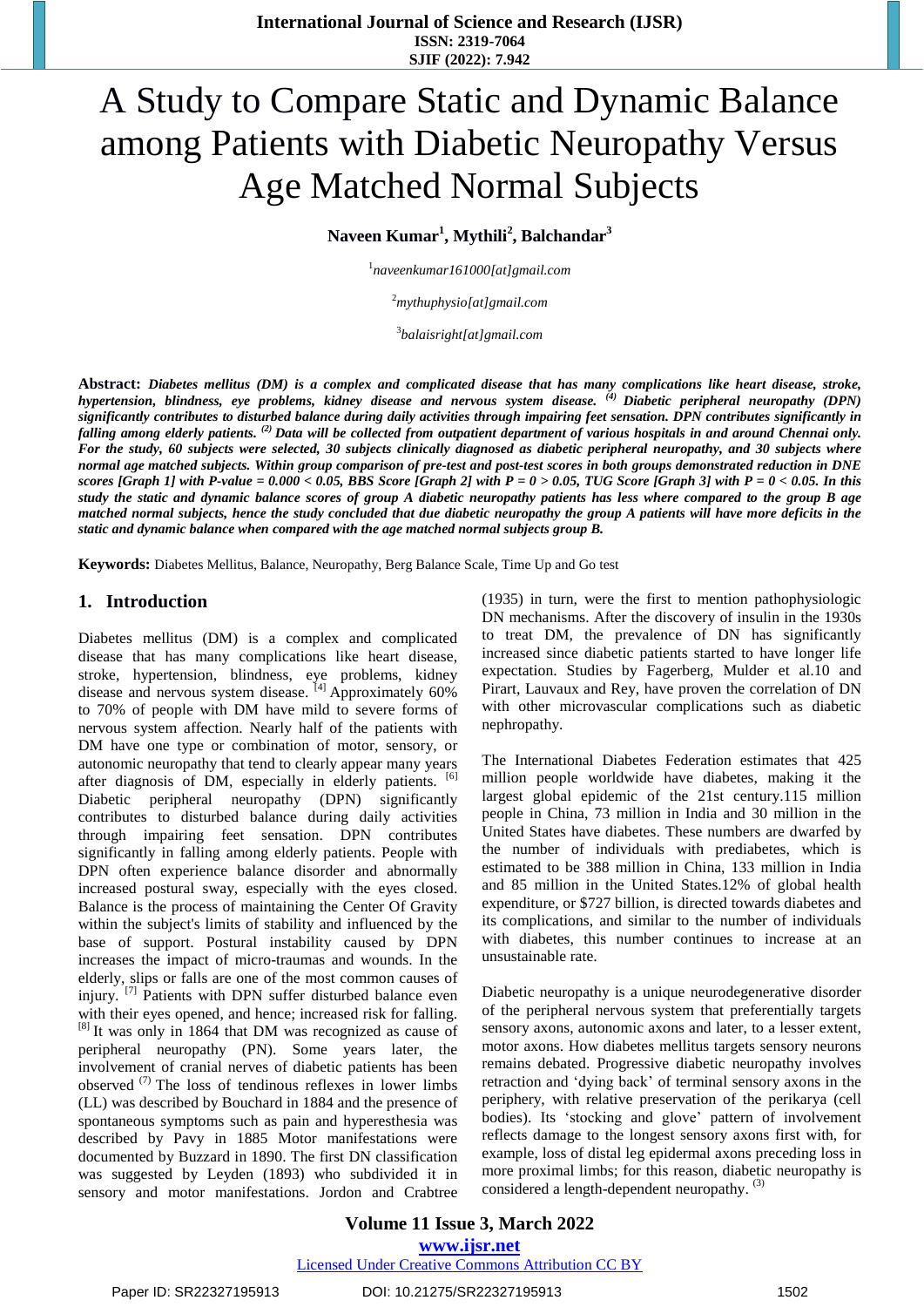## **International Journal of Science and Research (IJSR) ISSN: 2319-7064 SJIF (2022): 7.942**

Diabetic neuropathies are a family of nerve disorders caused by diabetes. People with diabetes can, over time, develop nerve damage throughout the body. Some people with nerve damage have no symptoms. Others may have symptoms such as pain, tingling, or numbness—loss of feeling—in the hands, arms, feet, and legs. Nerve problems can occur in every organ system, including the digestive tract, heart, and sex organs. About 60 to 70 percent of people with diabetes have some form of neuropathy. People with diabetes can develop nerve problems at any time, but risk rises with age and longer duration of diabetes. The highest rates of neuropathy are among people who have had diabetes for at least 25 years. Diabetic neuropathies also appear to be more common in people who have problems controlling their blood glucose, also called blood sugar, as well as those with high levels of blood fat and blood pressure and those who are overweight. (7)

The causes are probably different for different types of diabetic neuropathy. Researchers are studying how prolonged exposure to high blood glucose causes nerve damage. Nerve damage is likely due to a combination of factors: metabolic factors, such as high blood glucose, long duration of diabetes, abnormal blood fat levels, and possibly low levels of insulin, neurovascular factors, leading to damage to the blood vessels that carry oxygen and nutrients to nerves, autoimmune factors that cause inflammation in nerves, mechanical injury to nerves, such as carpal tunnel syndrome, inherited traits that increase susceptibility to nerve disease, lifestyle factors, such as smoking or alcohol use

Symptoms depend on the type of neuropathy and which nerves are affected. Some people with nerve damage have no symptoms at all. For others, the first symptom is often numbness, tingling, or pain in the feet. Symptoms are often minor at first, and because most nerve damage occurs over several years, mild cases may go unnoticed for a long time. Symptoms can involve the sensory, motor, and autonomic or involuntary— nervous systems. In some people, mainly those with focal neuropathy, the onset of pain may be sudden and severe.

Symptoms of nerve damage may include: numbness, tingling, or pain in the toes, feet, legs, hands, arms, and fingers, wasting of the muscles of the feet or hands, indigestion, nausea, or vomiting, diarrhea or constipation, dizziness or faintness due to a drop in blood pressure after standing or sitting up, problems with urination, erectile dysfunction in men or vaginal dryness in women, weakness.

# **2. Methodology**

Data will be collected from outpatient department of various hospitals in and around Chennai only. For the study, 60 subjects were selected, 30 subjects clinically diagnosed as diabetic peripheral neuropathy, and 30 subjects where normal age matched subjects. Patients were evaluated using an assessment form, diabetic neuropathy examination score, patients were informed about the procedure, merits and demerits study. consent form is obtained from each patients for voluntary participation. Subjects were selected in the study on the basis of inclusion criteria (Age between 35 to 55 years, Both male and female patients, With type 2 diabetes for ten years, Subject is positive in diabetic neuropathy examination score (DNE), Willing to participate in the study). Patients taken in two groups; Diabetic Neuropathy Patients taken as group A and age matched normal subjects taken as group B

#### **Variables**

Primary measures of the diabetic neuropathy is Diabetic neuropathy examination score. Parameters used to measure static and dynamic balance are Berg Balance scale (BBS) and Timed UP and GO (TUG)

## **3. Procedure**

#### **Group A:**

The subjects in this group are with diabetic peripheral neuropathy. In Group A the patients are clinically diagnosed with diabetic neuropathy examination score to conform diabetic neuropathy and then static and dynamic balance of the diabetic neuropathy patients where assessed using the Berg Balance Scale and Timed UP and GO test. In Berg Balance Scale it consists of 14 components and 56 points of score, if the static and dynamic balance is affected, the patient could not able to score 56. In Timed UP and GO test, the patient is asked to stand from the chair and walk for 10 feet and return to the chair, the therapist wants to note the time taken by the patient to complete the task. It is compared with the normative values.

#### **Group B:**

The subjects in this group are age matched normal individuals. In Group B the individuals are normal subjects taken to compare with the diabetic neuropathy patients"s static and dynamic balance by Berg Balance Scale and Timed UP and GO test. The above same test is followed to this group.

#### **Statistical Analysis**

The present study included 60 subjects, in which 30 subjects were on Group A (Diabetic Peripheral Neuropathy) and 30 subjects were on Group B (age matched normal individuals). [Table 1] [Table 2] represents demographic data of the study participants

Within group comparison of pre-test and post-test scores in both groups demonstrated reduction in DNE scores [Graph 1] with P-value  $= 0.000 < 0.05$ , BBS Score [Graph 2] with P  $= 0 > 0.05$ , TUG Score [Graph 3] with  $P = 0 < 0.05$ .



**Volume 11 Issue 3, March 2022 www.ijsr.net**

Licensed Under Creative Commons Attribution CC BY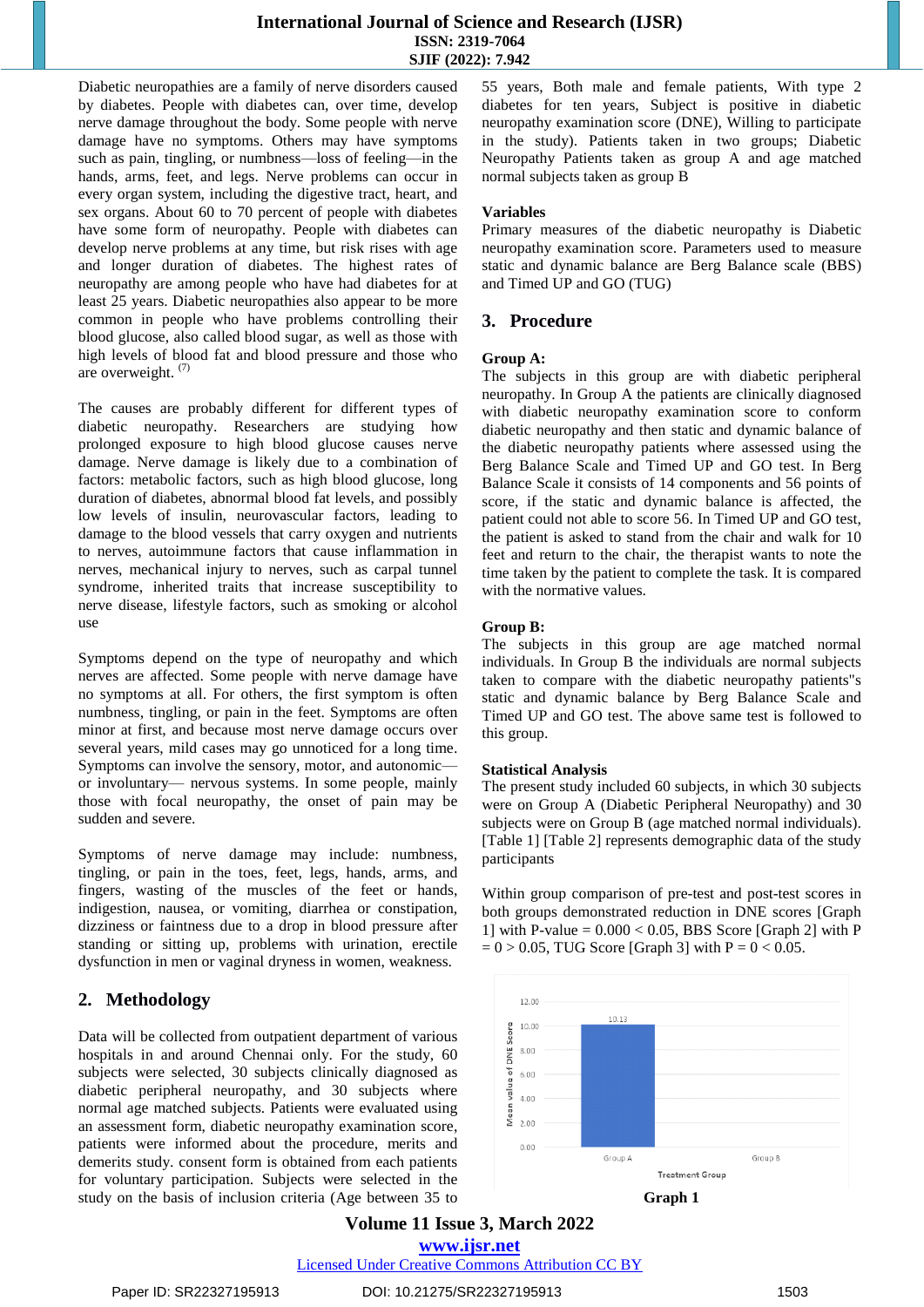



## **4. Conclusion**

In this study the static and dynamic balance scores of group A diabetic neuropathy patients has less where compared to the group B age matched normal subjects, hence the study concluded that due diabetic neuropathy the group A patients will have more deficits in the static and dynamic balance when compared with the age matched normal subjects group B.

# **5. Acknowledgement**

It is my pleasure to express deep sense of gratitude towards *Dr. V. Balchandar***, (***PT),* for his encouragement and critical review of this work at regular "Thesis Meetings" and **Dr. D. Mythili (PT),** an ideal supervisor who has encouraged me during the course of study. A Special word of appreciation for the kind co operation to my subjects who believed in me and co operated to their extent. I owe my gratitude to **Dr. K. Velpari (PT)** and **Dr. S. Nagaraj, (PT),** who were very helpful in completing this study. I would like to show my humble gratitude to my family **S. Raman, R. Uma, Ravinder** and **karthick** who was the back bone and financial support for me to complete this study successfully.

# **References**

[1] **Amir Abdel-Raouf El-Fiky, Ashraf Abdelaal Mohamed Abdelaal and Omar Farouk Helal:**  EVALUATION OF STATIC AND DYNAMIC BALANCE IN PATIENTS WITH DIABETIC PERIPHERAL POLYNEUROPATHY: *ORIGINAL RESEARCH ARTICLE, Int. J. Adv. Res.4 (12), 2315- 2321*

- [2] **Osvaldo José Moreira do Nascimento, Camila Castelo Branco Pupe, Eduardo Boiteux Uchôa Cavalcanti:** Diabetic neuropathy; *Rev Dor. São Paulo, 2016; 17 (Suppl 1): S46-51*
- [3] **Rodica Pop Busui et al,** states about the diabetic pheripheral neuropathy [*2017]*
- [4] **Delta Med Col J,** explains the epidemiology and physiology of neuropathic pain in the diabetes [*jan 2019]*
- [5] **Lídia Karla Martinho Bruschi, Dayvson Araújo da Rocha1, Eusínio Lavigne Gesteira Filho, Nathália de Moura Pancoti Barboza, Poliana Aparecida Bresciane Frisanco, Raquel Milanesi Callegaro, Larissa Bianca Paiva Cunha de Sá, Alberto Krayyem Arbex:** Diabetes Mellitus and Diabetic Peripheral Neuropathy, *Open Journal of Endocrine and Metabolic Diseases, 2017, 7, 12-21 [http:](http://www.scirp.org/journal/ojemd)  [//www.scirp. org/journal/ojemd](http://www.scirp.org/journal/ojemd)*
- [6] **Kathrine Jáuregui-Renaud:** Postural Balance and Peripheral Neuropathy, *Additional information is available at the end of the chapter [http: //dx. doi.](http://dx.doi.org/10.5772/55344)  [org/10.5772/55344](http://dx.doi.org/10.5772/55344)*
- [7] **JAN-WILLEM G. MEIJER, MD ERIC VAN SONDEREN, PHDEDDIE E. BLAAUWWIEKEL, MD ANDRIES J. SMIT, MD, PHD JOHAN W. GROOTHOFF, PHD WILLEM H. EISMA, MD THERA P. LINKS, MD, PHD:** Diabetic Neuropathy Examination. A hierarchical scoring system to diagnose distal polyneuropathy in diabetes, **Diabetes Care 23: 750–753, 2000**
- [8] **Hoda Salsabili et al,** dynamic stability training improve standing balance control in diabetic neuropathy, balance assessed by Berg balance scale [*volume 48 pg. no 775-786 7 nov 2011]*
- [9] **Katrine Lyders Johansen\*, Rikke Derby Stistrup, Camilla Skibdal Schjøtt, Jacqueline Madsen, Anders Vinther Department of Rehabilitation, Copenhagen University Hospital, Herlev Gentofte Hospital, Herlev, Denmark:** Absolute and Relative Reliability of the Timed 'Up & Go' Test and '30second Chair-Stand' Test in Hospitalised Patients with Stroke, *PLOS ONE | DOI: 10.1371/journal. pone.0165663 October 31, 2016*
- [10] **Berg K, Maki B, Williams JI, Holliday P, Wood-Dauphinee S:** A comparison of clinical and laboratory measures of postural balance in an elderly population. *Arch Phys Med Rehabil, 73: 1073-1083, 1992.*
- [11] **American Diabetes Association.** Diagnosis and Classification of Diabetes Mellitus. (Position statement). *Diabetes Care 2005; 28: S37-S42.*

| Table 1 |     |        |   |                               |    |                   |  |
|---------|-----|--------|---|-------------------------------|----|-------------------|--|
| S No.   | Age | Gender |   | Group   DNE Score   BBS Score |    | <b>TUG Score</b>  |  |
|         | 48  | Female | Α | 8                             | 42 | 18 sec            |  |
| 2       | 51  | Female | А | 13                            | 32 | $30 \text{ sec}$  |  |
| 3       | 53  | Female | А | 16                            | 28 | 32 sec            |  |
| 4       | 45  | Male   | Α | 8                             | 41 | $16 \text{ sec}$  |  |
| 5       | 50  | Female | A | 16                            | 28 | $30 \text{ sec}$  |  |
| 6       | 40  | Female | А | 8                             | 40 | 17 <sub>sec</sub> |  |
| 7       | 40  | Female | A | 8                             | 42 | $16 \text{ sec}$  |  |
| 8       | 39  | Female | А | 8                             | 42 | $16 \text{ sec}$  |  |
| 9       | 38  | Female | A | 8                             | 41 | 17 <sub>sec</sub> |  |
| 10      | 43  | Female | А | 8                             | 40 | 22 sec            |  |
| 11      | 55  | Female | A | 16                            | 30 | 34 sec            |  |

# **Volume 11 Issue 3, March 2022 www.ijsr.net**

Licensed Under Creative Commons Attribution CC BY